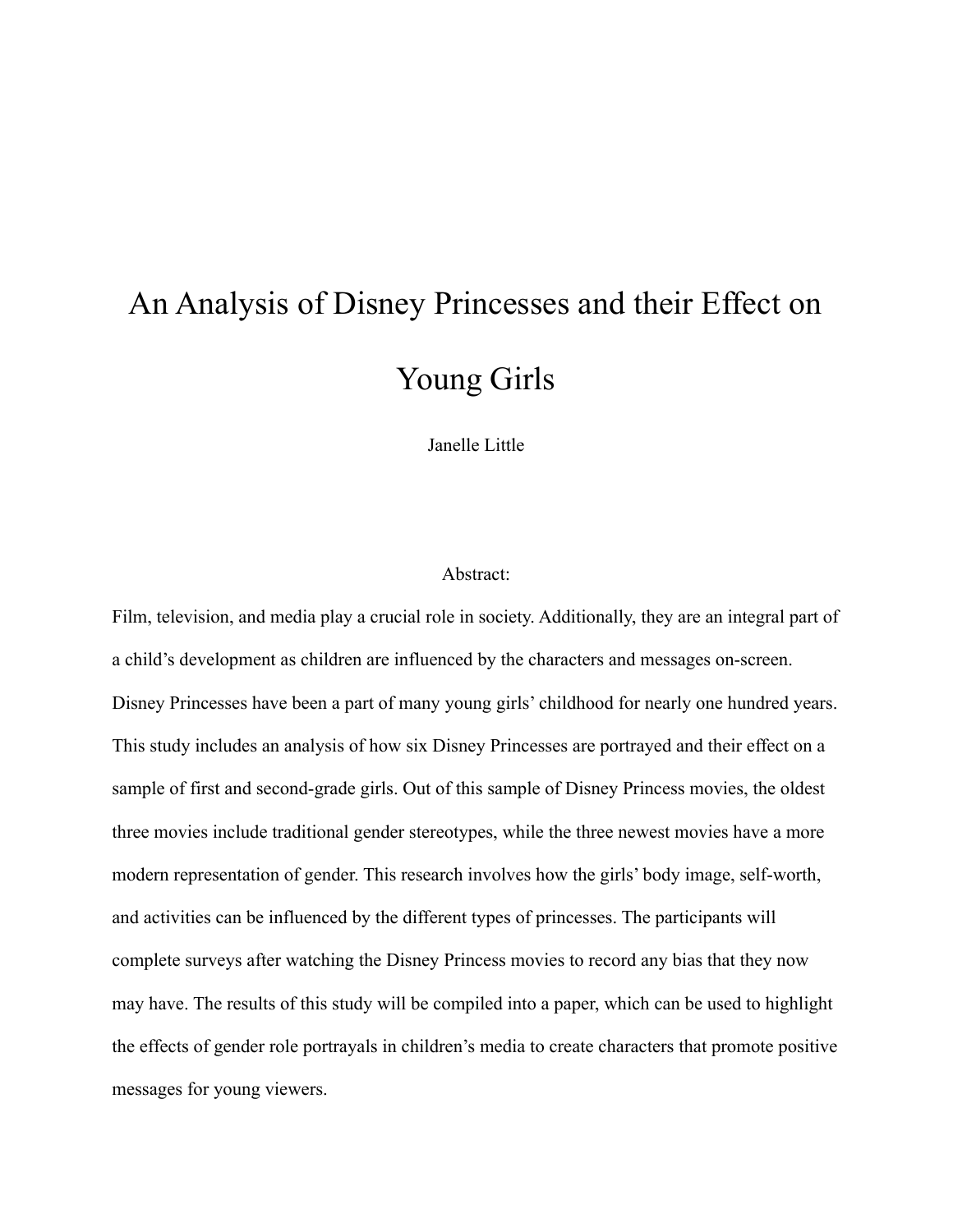### **Introduction**

For many children growing up in the United States, television is a part of their lives every day. Even as adults, individuals look back at their youth and reflect on the media they watched. In this way, film and television have a lasting impact on humans. It is crucial that individuals watch media that promotes diversity in the years when they are most impressionable. Since humans learn basic norms and how to interact with others while they are young, children's media plays an important role in developing their worldview. The shows and movies children watch growing up can affect how they see people of different races, genders, and disabilities. Within these categories, I will focus on gender stereotypes and the portrayal of female characters on-screen. I plan to show how the portrayal of women in children's media, specifically Disney Princess movies, affects young girls' self-worth, body image, and choice of extracurricular activities. With this research, I hope to find ways to create female characters that will promote self-confidence and body-positive thoughts for the young girls watching.

#### **Related Work and Motivation**

Several research studies have been done regarding how female characters are represented in children's media and its effect on young children. While children and teenagers of all genders have been studied, one of the most common groups, and the group that I choose to focus on, is young girls in first and second grade. The main body of work that influences my research is a report published by Common Sense Media titled "Watching gender: How stereotypes in movies and on TV impact kids' development" (Ward & Aubrey, 2017). Common Sense Media is a nonprofit organization that creates detailed summaries of television shows and films based on the messages and explicit content they present. They also produce educational reports that aim to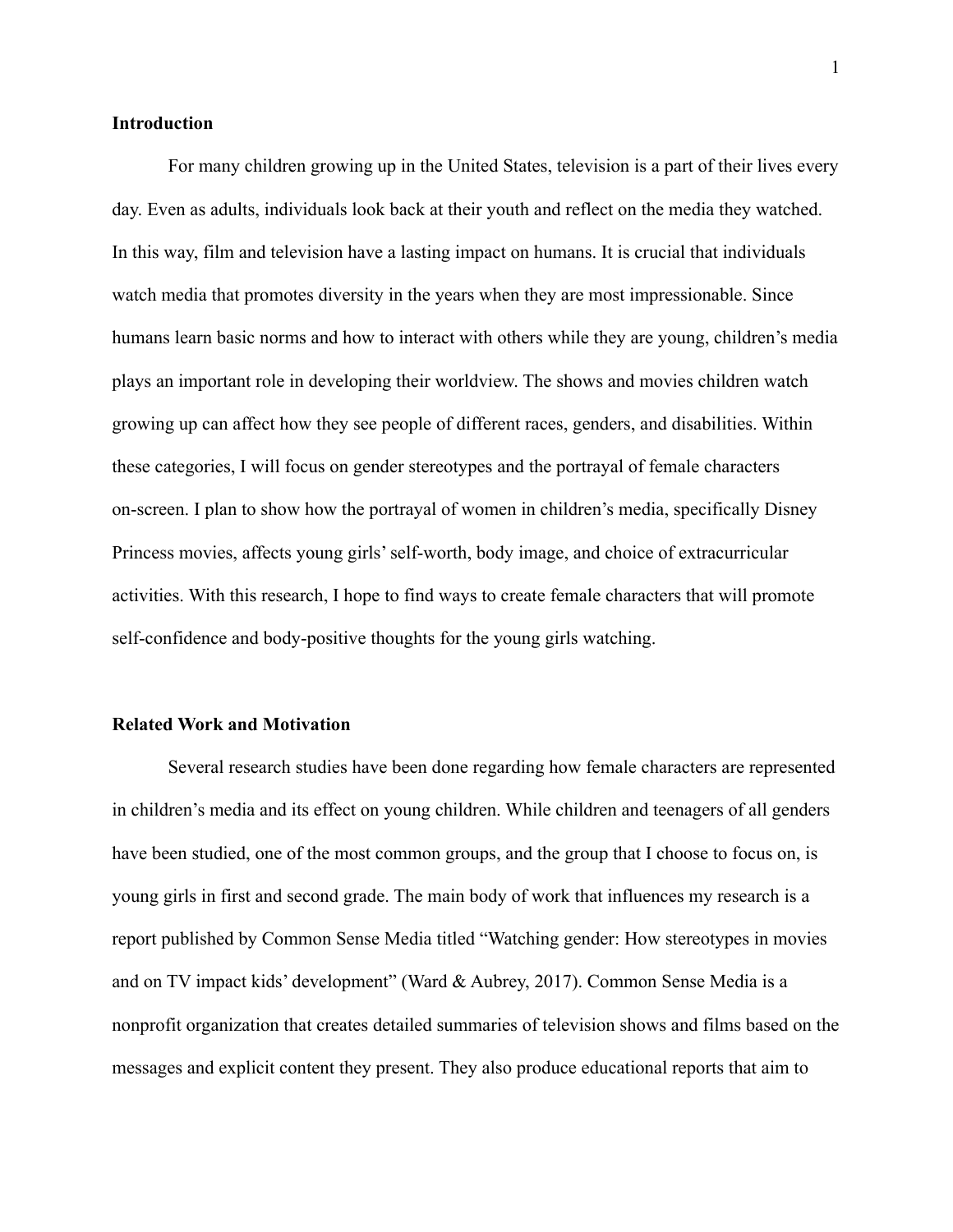make visual technology a positive resource for children's well-being. This specific report explains how girls learn from the media that they should scrutinize their bodies and see themselves as sexual objects for others (Ward & Aubrey, 2017, p. 25). Additionally, what children watch affects their career goals, which are often based on gender-specific careers (Ward & Aubrey, 2017, p. 24). While this report does not include any studies that Common Sense Media completed, it draws from a variety of other research to craft an overview of gender and its role in children's media.

Disney movies and television shows make up a large amount of children's media. Specifically, Disney Princesses play an important role in girls' childhood because of the movies' female protagonists and popularity in the media. For example, the Disney Princess movies *Frozen I* and *Frozen II* are the highest-grossing animated children's movies as of June 2021 (Sim, 2021). I chose to analyze Disney Princesses because of their prevalence in girls' media and the effect they may have on the children. My research will see how Disney Princesses affect the young girls watching in terms of their body image, activities, and self-esteem.

# **Methodology**

This project aims to determine how female characters are portrayed in animated Disney Princess movies and how these portrayals affect the young girls watching. I will begin by analyzing the types of princesses portrayed in some of the most-watched Disney Princess movies. These movies include *Snow White* (1937), *Cinderella* (1950), *Beauty & the Beast (1991)*, *Mulan* (1998), *Frozen* (2013), and *Moana* (2016). I will look at the main characters, their genders, and the characteristics they exhibit. I will also explore the relationships between characters, their interests, and how they express themselves. This data will show how princesses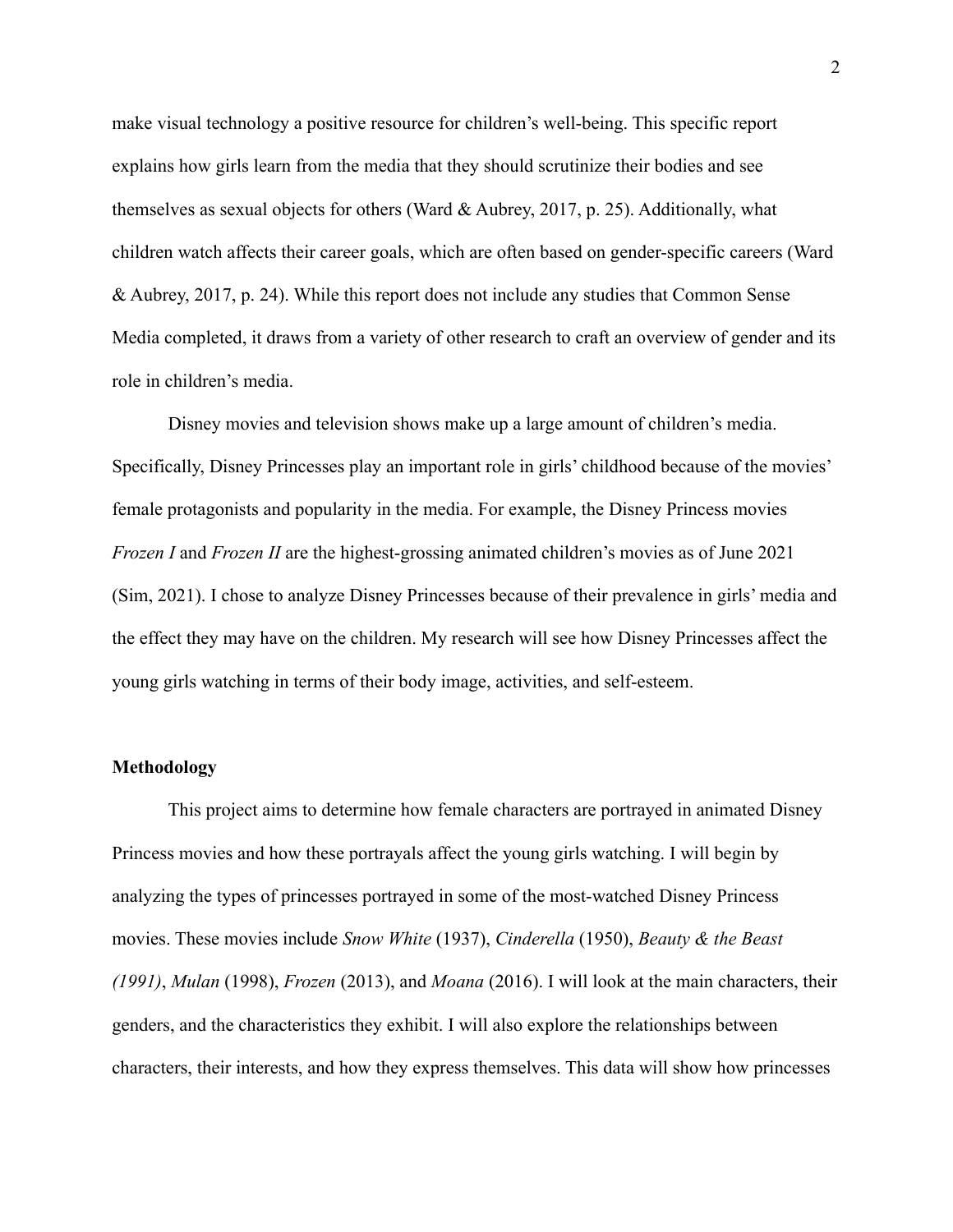have been portrayed in children's movies and what messages they promote. I chose to focus on Disney Princesses because they often stand as role models for young girls as they grow up.

In addition to this film analysis, I plan to look at the real-world effect of these movies on children. Specifically, my research will involve girls in first and second grade, which is mainly ages six through eight. I would like to focus on this age group because similar studies that I looked at involved children of these ages. This research will explore the girls' body image, self-expression, and choice of toys. This research will be done remotely through the use of online surveys. The participants will include fifty girls in first or second grade attending Long Branch Elementary. There will be twenty-five participants who have seen at least one Disney Princess movie before, and twenty-five who have not seen any. The first twenty-five people in each group to sign-up will be able to participate. Long Branch Elementary is a public elementary school located in Liverpool, New York. I attended this school and know from first-hand experience that the students are from different religious, economic, and ethnic backgrounds. This will provide a well-rounded sample for the study. An interest form will be sent out to the families to be a part of this research.

After signing up for the research, the participants who have previously seen Disney Princess movies will be Group A, and those who have not will be Group B. Group A and B will then answer three surveys. The first survey (Survey 1) will ask them to rank the six Disney Princesses in the order of who they most want to be like. Since Group B has not seen the films before, their response will be based mainly on the appearance of the characters. The next survey (Survey 2) asks them to record what toys they currently play with. Additionally, they will be shown images of toys and asked to group them into ones they want to play with and ones they would not play with. These toys will include a doll, makeup, toy car, nerf gun, doctor kit, and a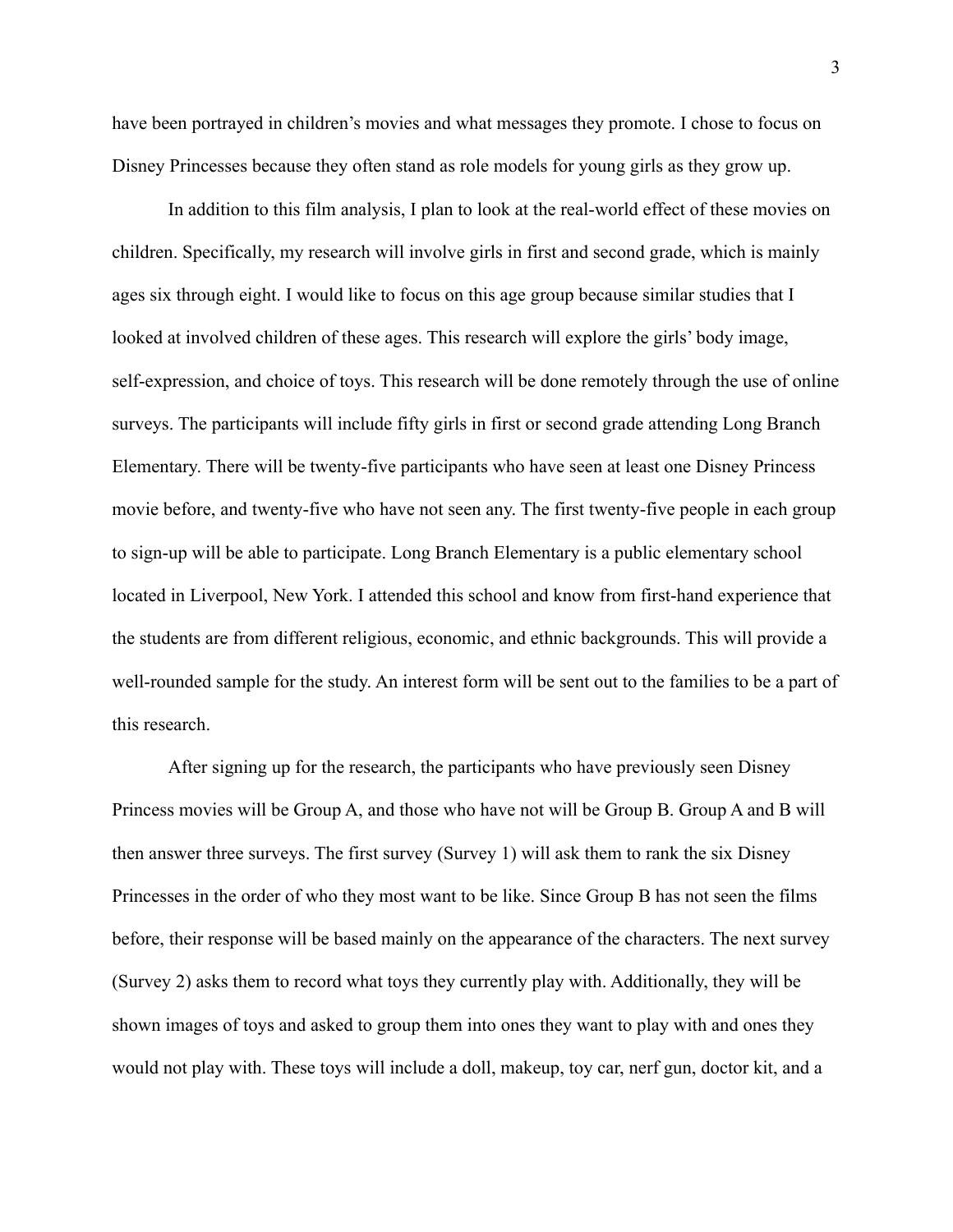puzzle. The purpose of the toy survey is to see if the girls prefer traditionally female-stereotyped activities. The last survey (Survey 3) will ask the participants to rank the six Disney Princesses in terms of prettiness. Over two weeks, half of Group B (Group B1) will then watch *Snow White* (1937), *Cinderella* (1950), and *Beauty & the Beast* (1991), while the other half (Group B2) will watch *Mulan* (1998), *Frozen* (2013), and *Moana* (2016). These groups are divided into Group B1 watching the movies with more traditional and stereotypical depictions of women and Group B2 engaging in films with an emphasis on strong, independent women. Group B1 and B2 will then retake the survey on toy preferences (Survey 2) before watching the remaining three Disney Princess movies they did not watch in the next two weeks. After viewing the six films, they will complete all three surveys again. If anyone in Group A did not see all six Disney Princess movies, they will watch the ones they haven't seen and take the surveys again after viewing them. Each participant who completes the surveys will receive a \$15 compensation.

#### **Expected Results**

From this research, I plan to write a report detailing the portrayal of Disney Princesses. This would include how they interact with other characters, the role of love and familial relationships in their life, the main goals they are working towards throughout the film, and how they express themselves. These results are necessary to the study because they show what message the characters are expressing to the children watching.

Additionally, I will include in the report the results from the surveys. I predict that Group B1 will have more stereotypical female views after watching the first three movies assigned to them, while Group B2 will have more neutral views towards toys. The results of all the surveys will show how Disney Princesses affect the girls' beauty standards, self-image, and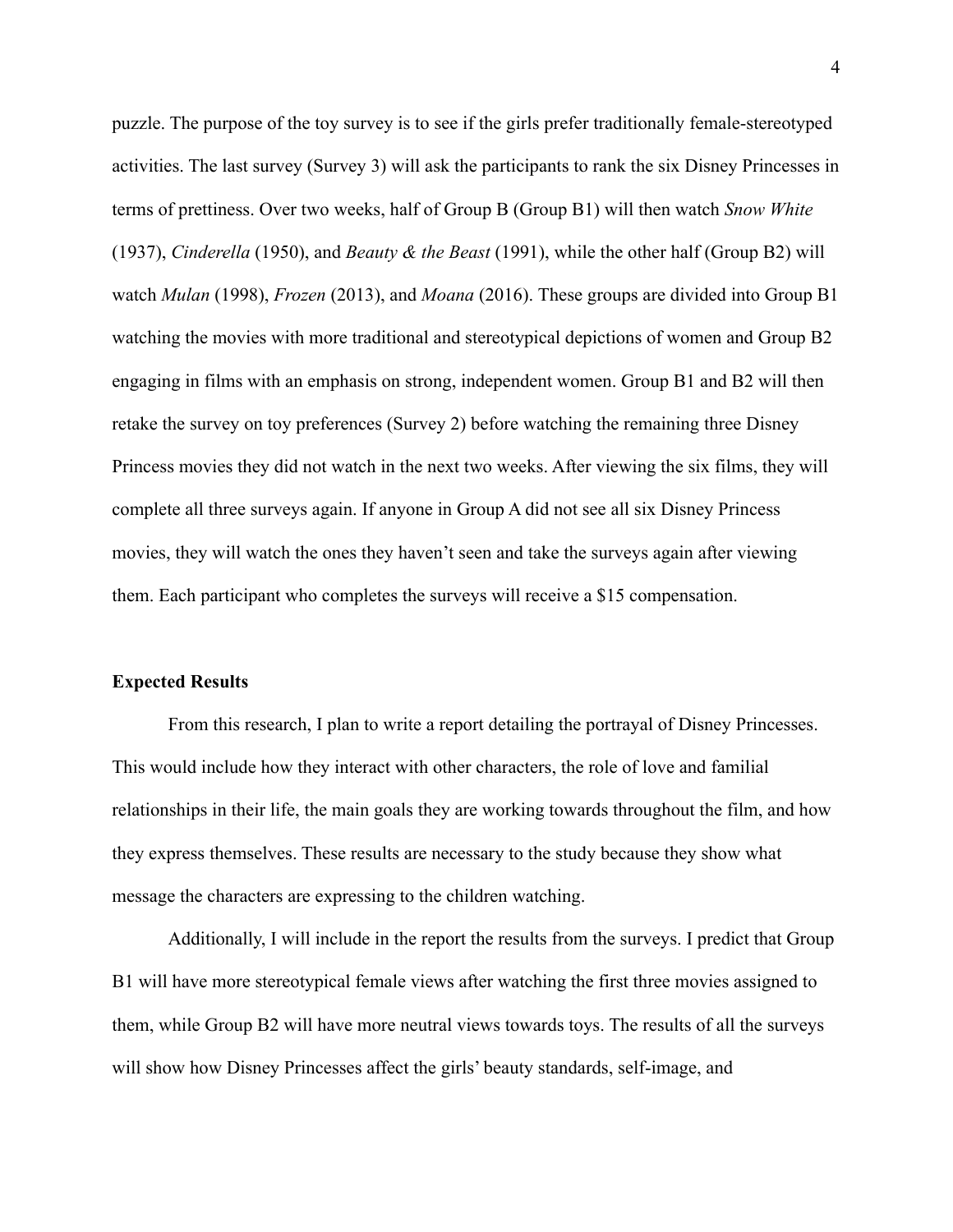extracurricular activities through toy preferences. I plan to use this data to create a film idea involving a princess that promotes positive messages, such as female independence and beauty going beyond appearance, for the young viewers.

# **Conclusion**

Overall, this research will consist of film analysis of six Disney Princess movies and a series of surveys to be answered by girls in first and second grade after watching these movies. The results will include a paper detailing the representation of women in Disney Princess movies and how it affects girls' body image, self-worth, and extracurricular activities. These results will help me create a princess film that will empower the young girls watching. With media continuing to be an important part of our society, I believe it is crucial to make content with positive messages. This research can lead to creating children's media that promotes diversity and female empowerment while inspiring children of all backgrounds to accomplish their goals.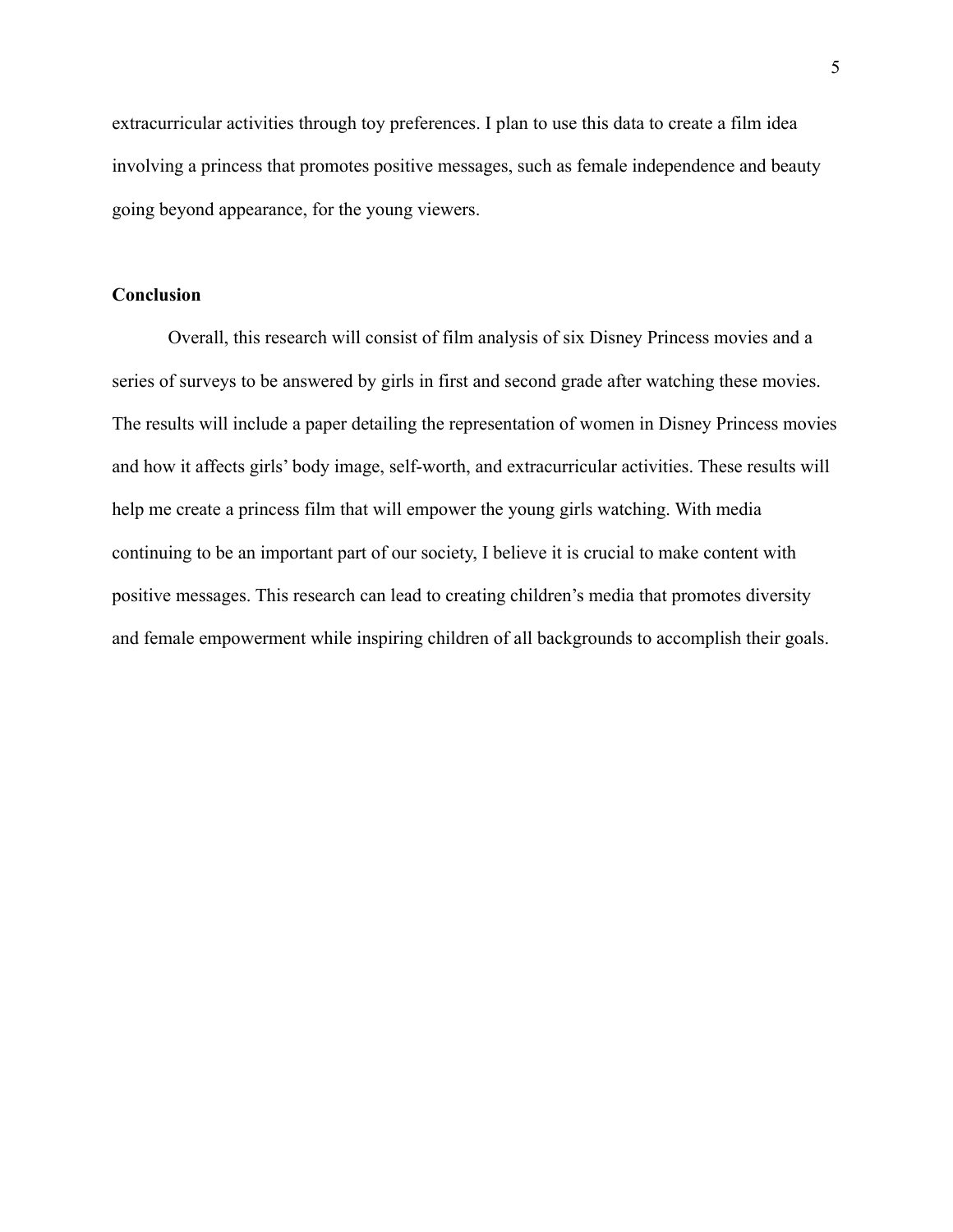#### References

Baker, K., & Raney, A.A. (2007). Equally Super?: Gender-Role Stereotyping of Superheroes in Children's Animated Programs. *Mass Communication and Society*, *10*(1), 25-41. Retrieved October 9, 2021 from [https://www.tandfonline.com/doi/full/10.1080/15205430709337003?scroll=top&needAcc](https://www.tandfonline.com/doi/full/10.1080/15205430709337003?scroll=top&needAccess=true)

[ess=true](https://www.tandfonline.com/doi/full/10.1080/15205430709337003?scroll=top&needAccess=true).

- Bond, B.J. (2016). Fairy Godmothers > Robots: The Influence of Televised Gender Stereotypes and Counter-Stereotypes on Girls' Perceptions of STEM. *Bulletin of Science Technology & Society*, *36*(2), 91–97. Retrieved September 30, 2021 from [https://doi.org/10.1177/0270467616655951.](https://doi.org/10.1177/0270467616655951)
- Coyne, S.M., Linder, J.R., Rasmussen, E.E., Nelson, D.A. and Birkbeck, V. (2016). Pretty as a Princess: Longitudinal Effects of Engagement With Disney Princesses on Gender Stereotypes, Body Esteem, and Prosocial Behavior in Children. *Child Development*, *87*(6). Retrieved October 4, 2021 from <https://doi.org/10.1111/cdev.12569>.
- Johnson, R.M. (2015). The evolution of Disney princesses and their effect on body image, gender roles, and the portrayal of love. *JMU Scholarly Commons*. Retrieved November 28, 2021 from https://commons.lib.jmu.edu/edspec201019/6.
- Rice, K., Prichard, I., Tiggemann, M., & Slater, A. (2016). Exposure to Barbie: Effects on thin-ideal internalization, body esteem, and body dissatisfaction among young girls. *Body Image*, 19, 142-149. Retrieved November 28, 2021 from https://doi.org/10.1016/j.bodyim.2016.09.005.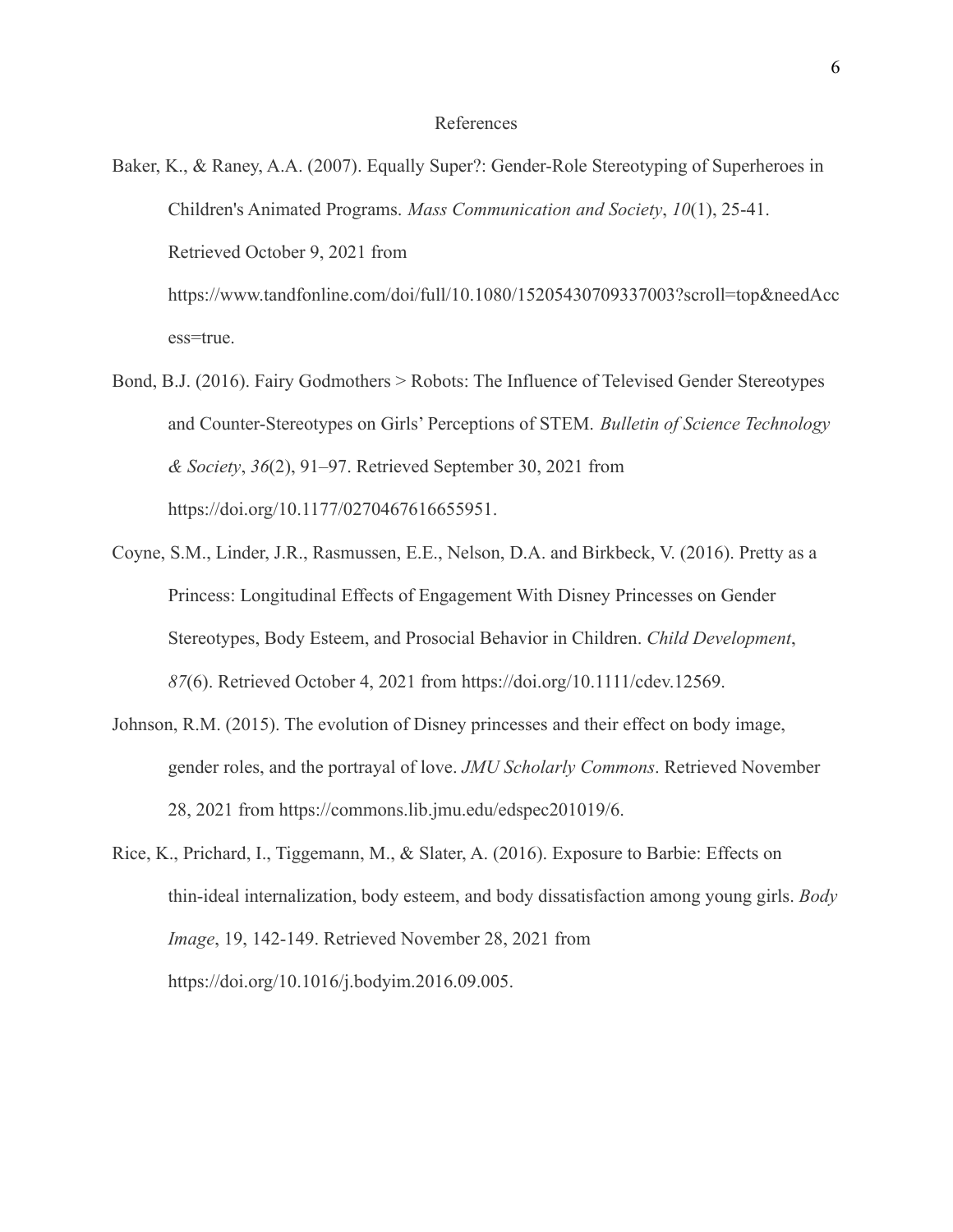- Ryan, E.L. (2010). Dora the Explorer: Empowering Preschoolers, Girls, and Latinas, *Journal of Broadcasting & Electronic Media*, *54*(1), 54-68. Retrieved October 9, 2021 from <https://www.tandfonline.com/doi/full/10.1080/08838150903550394>.
- Signorielli, N. (1990). Children, television, and gender roles: Messages and impact. *Journal of Adolescent Health Care*, *11*(1), 50-58. Retrieved October 9, 2021 from [https://www.sciencedirect.com/science/article/pii/019700709090129P.](https://www.sciencedirect.com/science/article/pii/019700709090129P)
- Sim, B. (2021, June 26). Drawing An Audience: 15 Highest-Grossing Animated Movies Ever. *Screen Rant*. Retrieved December 6, 2021 from https://screenrant.com/highest-grossing-animated-movies-ever/.
- Slater, A., & Tiggemann, M. (2016). Little girls in a grown-up world: Exposure to sexualized media, internalization of sexualization messages, and body image in 6-9 year-old girls. *Body Image*, (18), 19-22. Retrieved October 11, 2021 from <https://doi.org/10.1016/j.bodyim.2016.04.004>.
- Smith, S.L, & Cook, C.A. (2008). Gender Stereotypes: An Analysis of Popular Films and TV. *The Geena Davis Institute on Gender in Media*. Retrieved October 9, 2021 from [https://seejane.org/wp-content/uploads/GDIGM\\_Gender\\_Stereotypes.pdf.](https://seejane.org/wp-content/uploads/GDIGM_Gender_Stereotypes.pdf)
- Smith, S.L., Pieper, K.M., Granados, A., & Choueiti, M. (2010). Assessing Gender-Related Portrayals in Top-Grossing G-Rated Films. *Sex Roles*, *62*, 774–786. Retrieved October 11, 2021 from <https://doi.org/10.1007/s11199-009-9736-z>.
- Steinke, J., Lapinski, M. K., Crocker, N., Zietsman-Thomas, A., Williams, Y., Evergreen, S. H., & Kuchibhotla, S. (2007). Assessing Media Influences on Middle School–Aged Children's Perceptions of Women in Science Using the Draw-A-Scientist Test (DAST).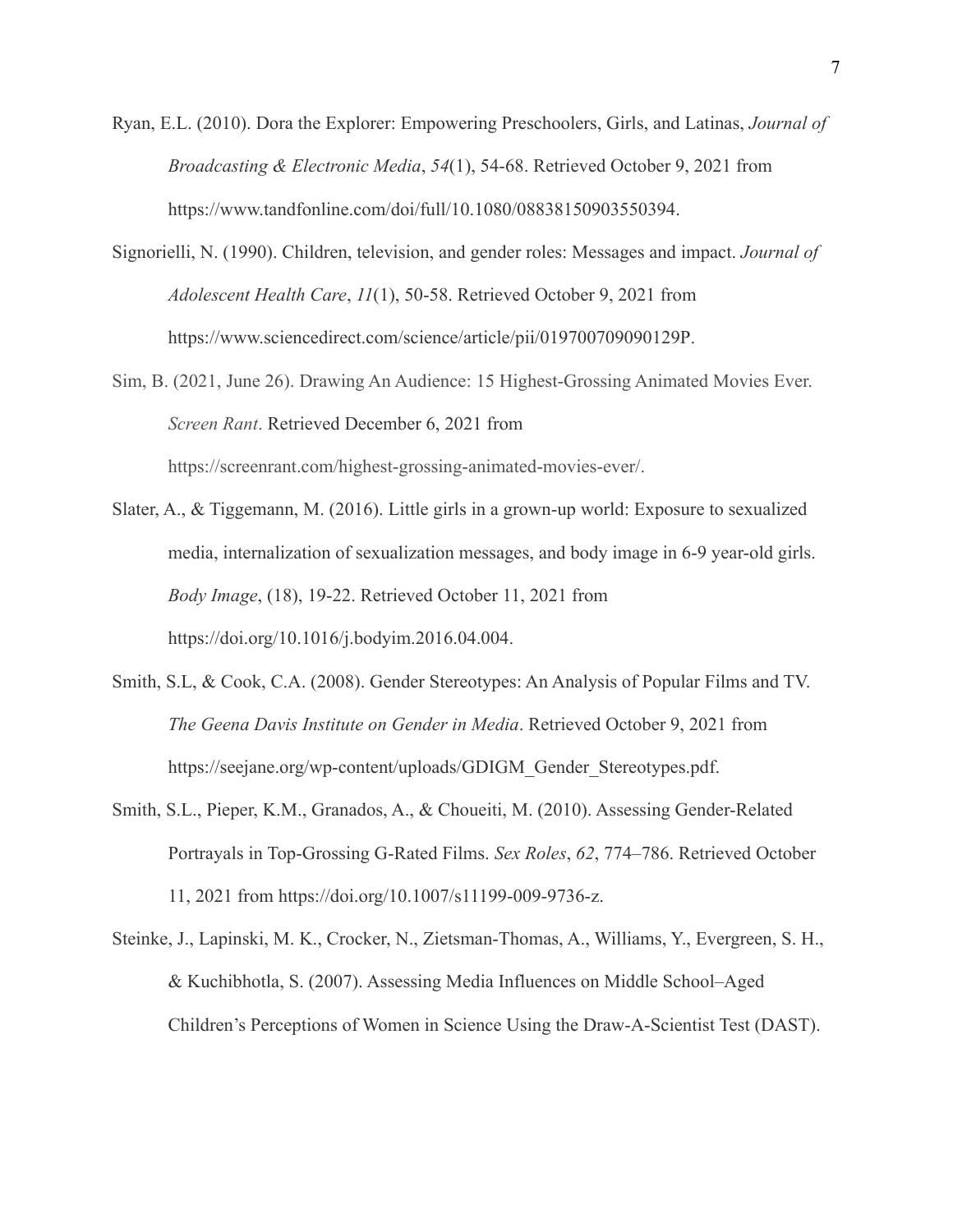*Science Communication*, *29*(1), 35–64. Retrieved October 9, 2021 from [https://doi.org/10.1177/1075547007306508.](https://doi.org/10.1177/1075547007306508)

Ward, L.M., & Aubrey, J.S. (2017). Watching gender: How stereotypes in movies and on TV impact kids' development. *Common Sense*. Retrieved October 1, 2021 from [https://wnywomensfoundation.org/app/uploads/2017/08/16.-Watching-Gender-How-Stere](https://wnywomensfoundation.org/app/uploads/2017/08/16.-Watching-Gender-How-Stereotypes-in-Movies-and-on-TV-Impact-Kids-Development.pdf) [otypes-in-Movies-and-on-TV-Impact-Kids-Development.pdf](https://wnywomensfoundation.org/app/uploads/2017/08/16.-Watching-Gender-How-Stereotypes-in-Movies-and-on-TV-Impact-Kids-Development.pdf).